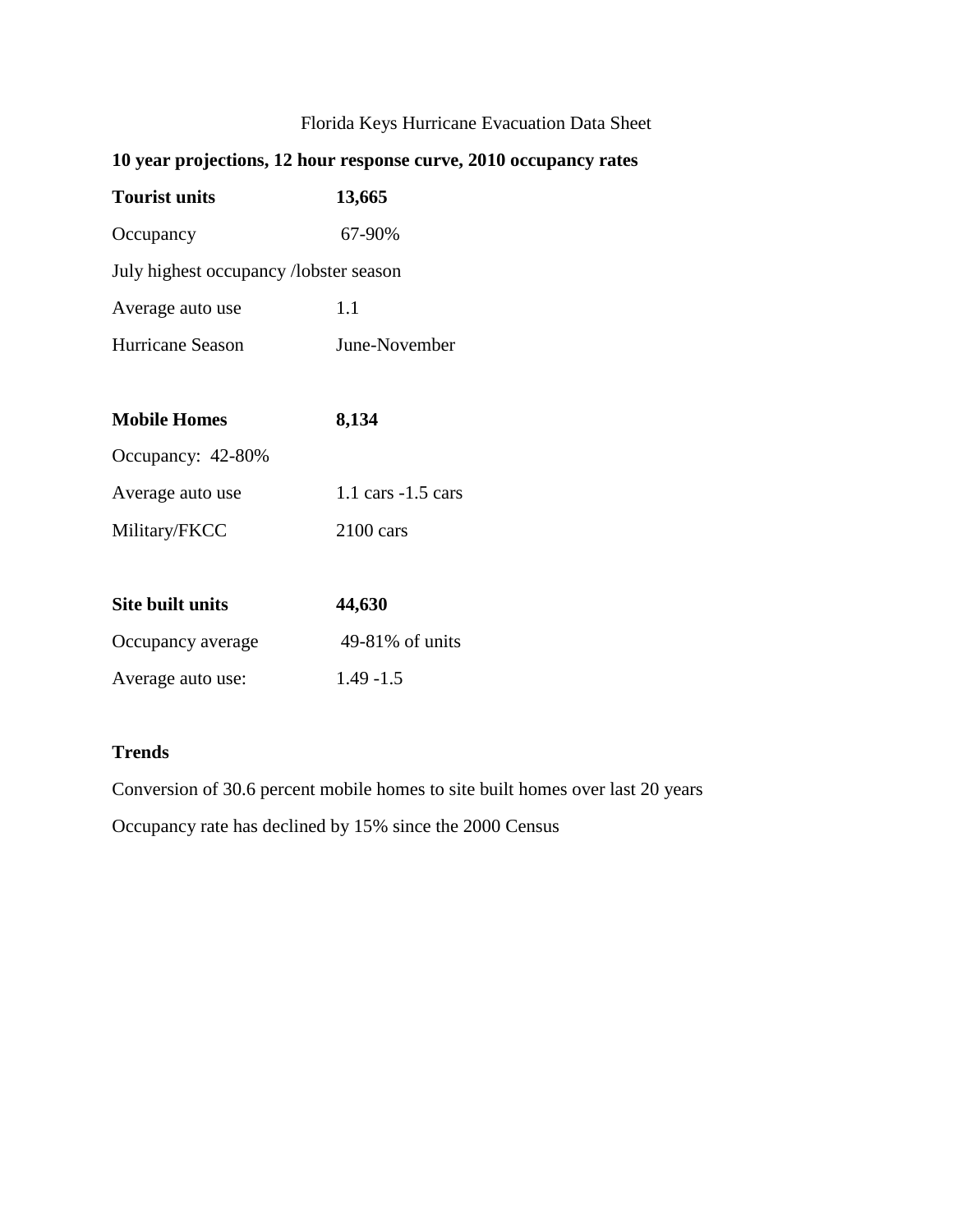# **Allocation Distribution**

|                                     | 1990              |            | 2000              |            | 2010       |            |
|-------------------------------------|-------------------|------------|-------------------|------------|------------|------------|
|                                     |                   |            |                   |            |            |            |
|                                     |                   | % of Total |                   | % of Total |            | % of Total |
|                                     | <b>Population</b> | Population | <b>Population</b> | Population | Population | Population |
| Islamorada                          | $***$             |            | 6.846             | 8.60%      | 6,119      | 8.37%      |
| <b>Key Colony Beach</b>             | 977               | 1.25%      | 788               | 0.99%      | 797        | 1.09%      |
| <b>Key West</b>                     | 24,832            | 31.83%     | 25,478            | 32.01%     | 24,649     | 33.72%     |
| Layton                              | 183               | 0.23%      | 186               | 0.23%      | 184        | 0.25%      |
| <b>Marathon</b>                     | $***$             |            | 10,255            | 12.88%     | 8,297      | 11.35%     |
| <b>Unincorporated Monroe County</b> | 52,032            | 66.69%     | 36.036            | 45.28%     | 33,044     | 45.21%     |
| <b>Monroe County</b>                | 78,024            |            | 79,589            |            | 73,090     |            |

**\*\* Not incorporated as of 1990**

Source: US Census

|                                     | Vacant<br><b>Parcels</b> | % of Total<br><b>Vacant Parcels</b> | <b>Current Allocations</b>          |     |
|-------------------------------------|--------------------------|-------------------------------------|-------------------------------------|-----|
| Islamorada                          | 1,109                    | 9.78%                               | Islamorada                          | 28  |
| <b>Key Colony Beach</b>             | 92                       | 0.81%                               | <b>Key Colony Beach</b>             | 6   |
| <b>Key West</b>                     | 84                       | 0.74%                               | <b>Key West</b>                     | 90  |
| Layton                              | 13                       | 0.11%                               | Layton                              | 3   |
| <b>Marathon</b>                     | 1,281                    | 11.30%                              | <b>Marathon</b>                     | 30  |
| <b>Unincorporated Monroe County</b> | 8,758                    | 77.25%                              | <b>Unincorporated Monroe County</b> | 197 |
| <b>Total Monroe County</b>          | 11,337                   |                                     | <b>Total</b>                        | 354 |

| <b>Current Allocations</b>          |     |  |
|-------------------------------------|-----|--|
| Islamorada                          | 28  |  |
| <b>Key Colony Beach</b>             | 6   |  |
| <b>Key West</b>                     | 90  |  |
| Layton                              | 3   |  |
| <b>Marathon</b>                     | 30  |  |
| <b>Unincorporated Monroe County</b> | 197 |  |
| <b>Total</b>                        | 354 |  |

Source: County and Municipalities supplied

| Allocations based on the % of Vacant Land |         | Allocations based on the % of Current Population |     |
|-------------------------------------------|---------|--------------------------------------------------|-----|
| Islamorada                                | 35      | <b>Islamorada</b>                                | 30  |
| Key Colony Beach                          |         | Key Colony Beach                                 | 4   |
| <b>Key West</b>                           |         | <b>Key West</b>                                  | 119 |
| Layton                                    | 1(0.41) | Layton                                           | 1   |
| Marathon                                  | 40      | Marathon                                         | 40  |
| Unincorporated Monroe County              | 273     | Unincorporated Monroe County                     | 160 |
| <b>Total</b>                              | 355     | Total                                            | 354 |

| Allocations based on the % of Vacant Land |         | Allocations based on the % of Current Population |     |
|-------------------------------------------|---------|--------------------------------------------------|-----|
| าorada                                    | 35      | Islamorada                                       | 30  |
| Colony Beach                              | 3       | Key Colony Beach                                 |     |
| Nest                                      |         | Key West                                         | 119 |
| วท                                        | 1(0.41) | Layton                                           |     |
| athon                                     | 40      | Marathon                                         | 40  |
| corporated Monroe County                  | 273     | <b>Unincorporated Monroe County</b>              | 160 |
|                                           | 355     | Total                                            | 354 |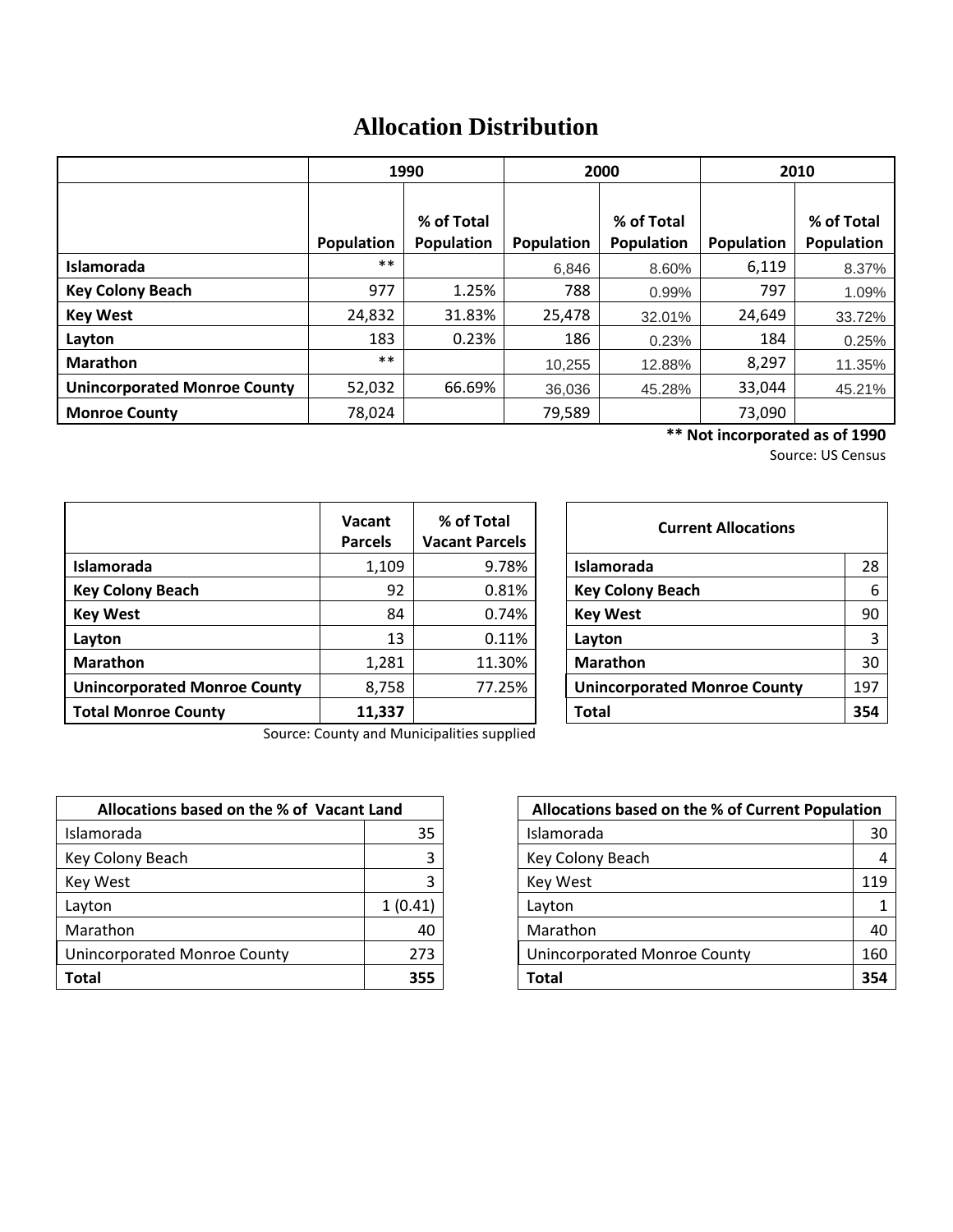|                                     | % vacant<br>parcels | % Population | % of current<br>allocation |
|-------------------------------------|---------------------|--------------|----------------------------|
| Islamorada                          | 9.78%               | 8.37%        | 7.9%                       |
| <b>Key Colony Beach</b>             | 0.81%               | 1.09%        | 1.7%                       |
| <b>Key West</b>                     | 0.74%               | 33.72%       | 25.4%                      |
| Layton                              | 0.11%               | 0.25%        | 0.8%                       |
| <b>Marathon</b>                     | 11.30%              | 11.35%       | 8.5%                       |
| <b>Unincorporated Monroe County</b> | 77.25%              | 45.21%       | 55.6%                      |
|                                     |                     |              |                            |